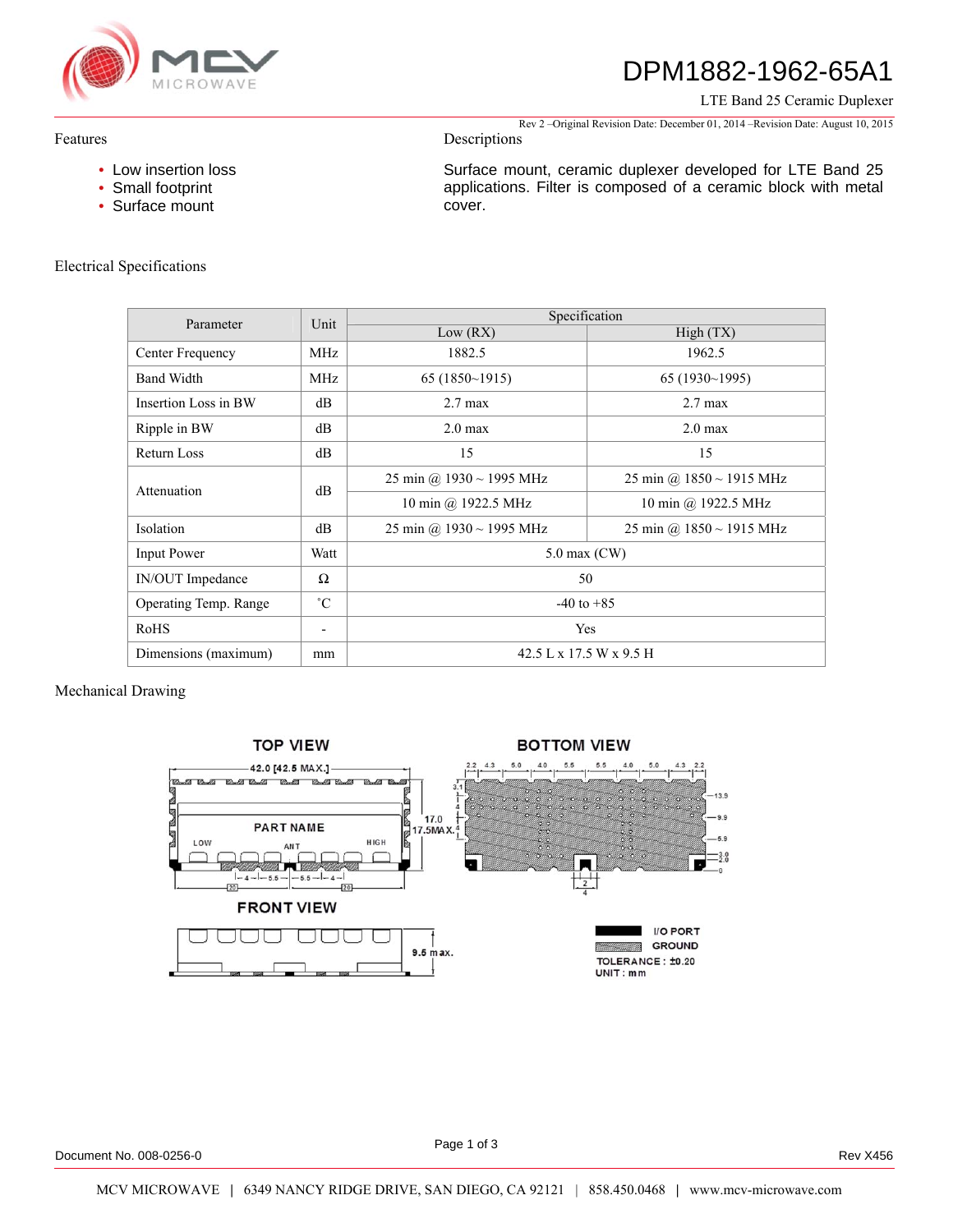

# DPM1882-1962-65A1

### LTE Band 25 Ceramic Duplexer

Rev 2 –Original Revision Date: December 01, 2014 –Revision Date: August 10, 2015

## Recommended PCB Layout



Electrical Response



2014/11/28 Fri 12:07:18

Document No. 008-0256-0 Rev X456